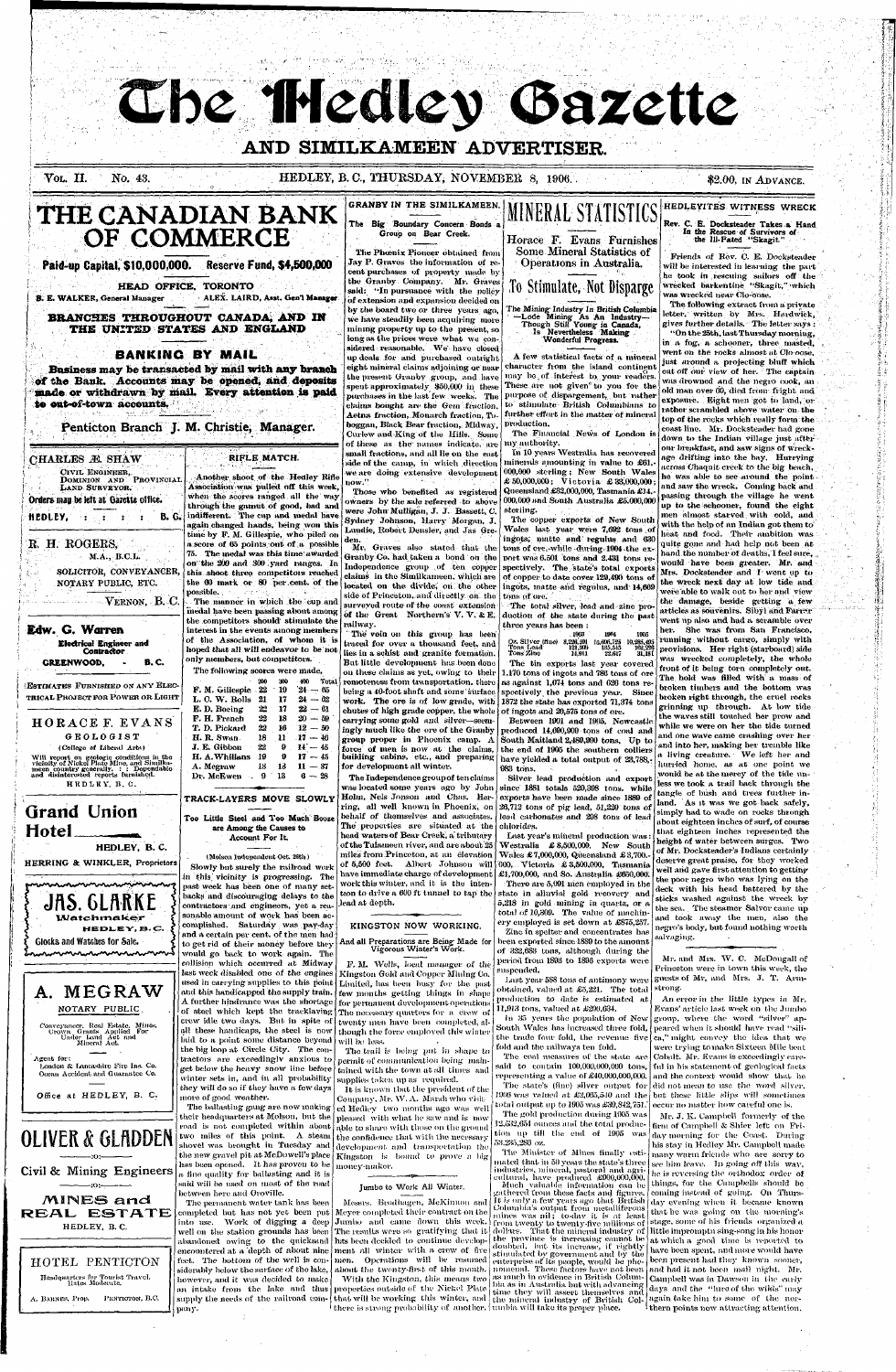#### THE HEDLEY GAZETTE, NOVEMBER 8, 1906.



#### Similkameen Advertiser.

Issued on Thursdays, by the HEDLEY GAZETTE Ригуттую АКО. РИЗБЕВНІКО СОМРАКУ. LIMITED. at Hedley, B. C.

#### **Subscriptions in Advance**

# 

#### **Advertising Rates**

#### Measurement, 12 lines to the inch.

Land Notices--Certificates of ingovernent, etc. \$7.09 for 00-day notices, and \$5.00 for 30-day

Transient Advertisements-not exceeding one meh, \$1.00 for one insertion. 25 conting one<br>cach subsequent insertion. 25 conting for<br>each subsequent insertion. Over one inch,<br>10 cents per line for that is restricted and 5<br>cents per line for each subsequent insertion.<br>

Contract Advertisements- (me inch per month, Slush over the and up to their per month,<br>Slush over this had up to 4 inches, \$1.00<br>per inch per month. To constant advertisers<br>taking darger space than four inches, on<br>application, rates will be given of reduced<br>charges, of time.

Advertisements will be changed once every month if advertiser desires, without any extra<br>charge. For changes oftener than once a month che price of composition will be charged at<br>regular rates.

Changes for contract advertisements should<br>be in the office by noon on Tuesday to secure<br>attention for that week's issue.

A MEGRAW, Managing Editor. ្នា÷

|       | Full Moon<br>30th<br>Last quar <sub>t</sub><br>9th. |     |           |      |     | New Moon<br>16th<br>First quar.<br>22nd. |
|-------|-----------------------------------------------------|-----|-----------|------|-----|------------------------------------------|
| 1905. |                                                     |     | NOVEMBER. |      |     | 1906                                     |
|       | Sun. Mon. Tucs. Wed. Thu. Fri. Sat.                 |     |           |      |     |                                          |
|       |                                                     |     |           | -1   | 2   | -3.                                      |
| 4     | 1 C.<br>5                                           | 6   |           | S    | -9  | 10                                       |
| 11    | 12                                                  | 13  | $1 +$     | -15  | -16 | 17                                       |
|       | 19                                                  | 20. | 21        | - 22 | 23. | -24                                      |
| 18    |                                                     |     |           |      |     |                                          |

#### PRACTICE WITH THEORY.

The Province of Ontario is on a fair way to make a nice bit it there until he brought J.A. of money one of these days, Macdonald there to see it. The Last week the provincial treasurer was paid \$600,000 as succession duties on the estate of the late Geo. Gooderham whose will has just gone to probate. Mr. Ross is particularly anxious The province owns the Temis-The province owns the temms to down Frice Emison in the properties is hereby given that the partner operated at a profit, but the socialistic candidature of Logie; shape between us the biggest side line that is being of P taken to exploit and is carrying out exploratory work with vigor and success. This reserve is known to contain deposits of undoubted value, and the province in return for the moderate grants made each year to the mining schools, is getting the benefit of the services of the students in prospecting and opening up the deposits. This may look like doing things on the cheap, but no matter how it may look, it is bound to prove profitable alike to the province and the students. A great drawback, heretofore, at the schools of mining at Kingston and Toronto (particularly the latter) was the lack of opportunity for the students to come in contact with the conditions that obtain in actual mining operations. Kingston from a geological point of view is fortunate in its hour's walk of the crystalline adjoining branches; but still the comparison with the advantages en calling. enjoyed by those in attendance Hecla and other famous copper far more valuable mining men much driving to do.

of them than if turned out with simply a fund of book lore and the letters M. E. to their names. Some may find fault with the rich province of Ontario for going into such enterprise, on the ground that the state should leave all this to private concerns as an incentive for individual

going to make it pay well.

About two months ago the member for Yale-Cariboo visited Penticton and when he paper, the Greenwood Times,

on the fertile benches of South- ward. ern Okanagan. Also, the specimen of the genus politician that interested him most was his quondam bete noir, the socialist. The following are the readings show-In fact the Penticton socialists ing temperature, etc., for the week had apparently taken him into ending Nov. 3rd: their confidence, to the extent!

of apprising him of the fact they were seriously at  $logger_{\frac{1}{2}}$  oct. 28 heads with the socialist leader' Hawthornthwaite, but they must have told him some more Nov. or he would not have gone home bubbling over with glee at so small an affair as the split with Hawthornthwaite. There was (althongh he wouldnt dare to say it out in print) an entente cordiale between his own politieal bed-fellows and the formerly despised socialists, at least the Penticton contingent of Nov 1 them. He had captured the Penticton socialistic butter-fly and left his hat over it to keep leader came there recently to  $\left| \text{inspect, but no expert testimony} \right|$ has yet been given out by him as to the value placed on it. to down Price Ellison in the

#### LOCAL NEWS.

Mr. Reid from Helena, Montana, took charge last week as foreman of  $\,$ the stamp mill.

T. D. Pickard came over from Fairview on Sunday, and went up the river this week.

Geo. R. Gordon, formerly, bookeffort, but Ontario has a radical | keeper  $\,$  of , the Hedley Lumber Co., administration that is not look- went to Grand Forks on Wednesday. ing for precedents upon which | He was going over by way of Midway. to base all its nets, and all the Mr. Wynne, of Princeton, is expectother provinces will do well to at here to day to take the position of watch the outcome of these ex- assayer, for the Daly Reduction Co. periments of government oper- Mr. Wynne is a skillful experienced ation of railways and mines, metallargist, who is well to the front for it begins to look as if Onario in his profession. He is a graduate of Cambourne and came to this country in connection with the installation of the Emore oil process for the Le Roi $\}$ people at Rossland a few years ago.

A party of Great Northern surveyors went back home he made some were in town on Sunday and went out remarks in the columns of his on Monday morning to report to Chief Engineer J. H. Kennedy at Midway. which went to show that while They were Scott's party that had been in Penticton he had found more working on the Skagit and were called interest and pleasure in contem- in. The other party that had been plation of the political situation working farther west on the Skagit, than in the cultivation of fruit have in all probability gone out west-

METEOROLOGICAL.

#### AT THE MINE. Maximum Minimum 39.  $\mathcal{L}_{\mathcal{L}}$  $\frac{28}{31}$ 51. -88  $20$ - 85 -35 20  $22$  $-32$ 19

Snowfall 7 inches.

30)

3

AT THE MILL. Maximum **Minimum** 

27

 $\overline{20}$ 

 $\bar{2}5$ 

28

30

STRAY DOG.

Came to the undersigned about 2<sup>2</sup>th October, a black cocker spaniel. Owner may have him<br>by proving property and paying expenses. **JOHN NEIL.**  $42 - 45$ 

#### NOTICE OF DISSOLUTION OF PARTNERSHIP.

T. H. Rotherham, J. K. CAMPBELL Witness, IUG. SHIER Ross is bragging as usual about Dated at Hedley this 20th day of October. 1906.



ranks of toryism it will afford pleasure to sacrifice him. Mr. what is to be done with all the Conservative candidates, just as he was over three years ago when he had the Times saying CAME to my ranch on Kruger Monntain,<br>that Price Ellison was a gone weighing about 950 pounds, branded "IC"<br>coon in Okanagan, and W. J. (connected) on left shoulder. If not claimed<br>Snodgrass was late L. W. Shatford in Similkameen. As a political prophet  $42-45$ Mr. Ross wasn't a success. He ranks as the mahdi of British Columbia grittism, and the only rank in political prophecy that he can now attain to, no matter how much he may reform, is that of Cassandra.

The Gazette and the Mining World for \$3.00 per year.

Mr. A. D. Miles, who has for the past year held the position of assayer location, being bailt on the for the Daly Reduction Co., went out<br>Birds-eye and Black River for- by Wednesday's stage. Mr. Myles is mation and within half an going direct to Salt Lake City where he expects to obtain further experirocks at Barriefield, with mine ence in metallurgical practice in conworkings at various points in nection with smelter work. Mr. Miles' in North Hastings within a few friends in Hedley (and he had many hours ride on the K. & P. and more than his late associates had) wish him prosperity, and hope that opportunities for students to see | his success may be such that in the the real thing in mining and future he may come back after winwinning of ores, are small in  $\lfloor$  ning fame and distinction in his chos-

A team belonging to W. F. Revely at such institutions as Freiburg which had driven in with a couple of or Cambourne or even at the travellers got away from Geo. Steele Houghton school in North Mich- who had gone up to the Similkameen igan where the Calumet and to bring them back to the stable. They came down Scott Avenue at a furious mines, are vast laboratories of rate, depositing the seat cushion at inuncuse value to the students the turn opposite the Gazette building who are enabled to profit by and made for the stable. One horse them in obtaining practical fell on the gangway going into the knowledge along with the theo- stable and the other was brought to a retical. The weeks spent by standstill inside the stable. A smashed students of the Ontario schools tongue was about the only damage in the provincial reserve of the done to the rig, and the horses appear-Cobalt mining field under the ed little the worse for the mishap. supervision of their own profes- one horse which made up the team sors and directed in their work was the spirited little gray which is a by practical miners, will make general favorite with those who have

# NOTICE.

Dated this 22nd day of October, 1906.

THOMAS LACEY, Fairview, B.C.

# NOTICE.

#### Nicola Licensing District.

A SPECIAL MEETING of the Board of Li-

TRANSFERS

Ambrose McDermott, of the Commercial<br>Hotel, Hedley, to Cawston & Edmond, Hedley, John H. Jackson, of the Jackson Hotel,<br>Princeton, to Lloyd A. Manly, Grand Forks. RENEWALS.

Cawston & Edmond, Commercial Hotel, Hedley, L. Manly, Jackson Hotel, Princeton, Lloyd A, Manly, Jackson Hotel, Princeton,

NOTICE IS HERBIY GIVEN that sixty<br>
NOTICE IS HERBIY GIVEN that sixty<br>
duys after date I intend to apply to the<br>
Hon, the Chief Commissioner of Lands and<br>
Works for permission to purchase the follow-<br>
ing described agricult RONALD HEWAT. Chief Licence Inspector. Princeton Oct. 24th 1906.  $42 - 43$ 

### NOTICE.

**NOTICE IS HEREBY GIVEN** that 60 days<br>Commissioner of Lands and Works for permission to pure<br>sion to purefuse 160 geres of pasture hand, desuch that parameters are allows: Commencing at the N. E.<br>corner of Lot 202, thence 40 chains east, 40<br>chains south, 40 chains west, 40 chains north<br>to point of commencement. The Chief Commissioner of Linux and Works<br>orbed land, situate on the east side of Okana-<br>gan Lake B. C. Commencing at the south east<br>corner post of M. L. Crichton's purchase land,<br>tumbig thence south 20 chains, thence west M. DALY

Keremeos B. C., Sept. 15, 1906

### NOTICE.

Certificate of Improvements.

THE IRON PLATE FRACTIONAL mineral Claim, situate in the Osovois Mining<br>Division of Yate District, Where locat-

edg - Camp Healey early Camp Heatry<br>
TAKE NOTICE that 1, Chas. E. Oliver, of<br>
Haddey, Free Miner's Certificate No.<br>
135620, intend 60 days from the date hereof, to<br>
apply to the Mining Research for a Certificate<br>
of Improvements, for the p

 $\begin{tabular}{ll} A N(t) & $\mathbb{P} \cup \{ \mathcal{U} \cap \mathcal{V} \} \cup \{ \mathcal{U} \} \cup \{ \mathcal{U} \} \cup \{ \mathcal{U} \} \cup \{ \mathcal{U} \} \cup \{ \mathcal{U} \} \cup \{ \mathcal{U} \} \cup \{ \mathcal{U} \} \cup \{ \mathcal{U} \} \cup \{ \mathcal{U} \} \cup \{ \mathcal{U} \} \cup \{ \mathcal{U} \} \cup \{ \mathcal{U} \} \cup \{ \mathcal{U} \} \cup \{ \mathcal{U} \} \cup \{ \mathcal{U} \} \$ 

Dated this 31st day of August A. D. 1006  $31.0$ C. E. OLIVER



HENRY F. SOFTLEY.

 $31 - 9$ 

by his agent, M. C. KENDALL.

**NOTICE** 

NOTICE is hereby given that sixty days after<br>the Chite I intend to apply to the Honorable<br>the Chief Commissioner of Lands and Works

Funding these states  $\frac{1}{2}$  chans. thence west<br>80 chans, thence north 20 chains, thence east<br>80 chains to point of commencement; eamprising the south hulf of the south west quarter<br>of section 15, tp. 28, and the south

NOTICE

Now On the Market.

 $\mathbf{The}$ 

centre of the town.

train comes up the valley.

V. V. & E. Railway Station will be in the

Now is the time to get your lots, before the first

Choice 1, 2 and 3 acre lots all around town site.

The 10 acre Fruit lots are going fast, Just a few

For Full Particulars Apply to

left. Now is the time to double your money.

# NOTICE.

Town Lots

\$100, \$200

and \$250

1, 2 and 3 Acre

Lots \$300 Acre

\$200 per Acre

Terms Easy

to Acre Lots

SUXTY DAYS after date, I intend to apply<br>to the Chief Commissioner of Lands and<br>Works for permission to purchase the follow-<br>ing described land situated in the Similka-<br>neon district : Commoneing at a post marked<br>SE corner west 60 chains; issues norm to chains, money<br>ment 60 chains; thence south to point of com-

HENRY WILLIAMS Dated Hedley Sept. 1th 1906.

# NOTICE.

# SIXTY DAYS after date, I intend 'to apply to the Chief' Commissioner of Lands and Works for permission to murchase 160 acres of Works for permission to puremase for acrises of<br>pasture land in the Simillanneen division of<br>Yate district described as follows : Commencing at the S-E corner of the west  $\frac{1}{2}$  of the east  $\frac{1}{2}$ <br>of section 21, tow point of commencement.

ANDREW A. HAMILTON Okamagan Falls, Sept. Ist, 1906 34-9

NOTICE.

## Certificate of Improvements.

P. S. Mineral Claim, situate in the Osoynos<br>Mining Division of Yale District.<br>Where located :- Camp Hedley

Where fectted :- Camp Hedley<br>
TAKE NOTER that I, Charles de Blois<br>
Green, Free Miner's Certificate No.<br>
155923, for myself, and as agent for J. Cory,<br>
Free Miner's Certificate No. B5624, intend sixty<br>
days from date hereof

And further take notice that action, under Section 37, must be conmenced before the issu-<br>ance of such Certificate of Improvements.

Dated this 31st day August, A.D. 1906 31-9 C. de B. GREEN

### NOTICE

NOTICE IS HEIRBY GIVEN that 60 days<br>
NoTICE IS HEIRBY GIVEN that 60 days<br>
center date 1 intend to apply to the Chief<br>
Commissioner of Lands and Works for permission<br>
to purchase 80 acros. more or less, of pas-<br>
the N. E. c

G. M. ALLISON Keremeos B. C. Sept. 15th, 1906  $37-9$ 

NOTICE is bereby given that sixty days after<br> $\mathbf{A}$  date  $\mathbf{I}$  haten to apply to the Chief-Com-<br>missioner of Lands and Works for permission<br>to nurchase that periods are ship of Section 11. Town-<br>ship of Section 10 st The west by F. B. Boone's pre-emption, contain-<br>| the west by F. B. Boone's pre-emption, contain-<br>| ing 40 acres more or tess. || Required for range.

EVAN MORRIS  $39 - 13$ Per R. H. PARKINSON, Agt. |



 $35 - 45$ 

 $37-0$ 

Pentieton, Sept. 27th, 1906,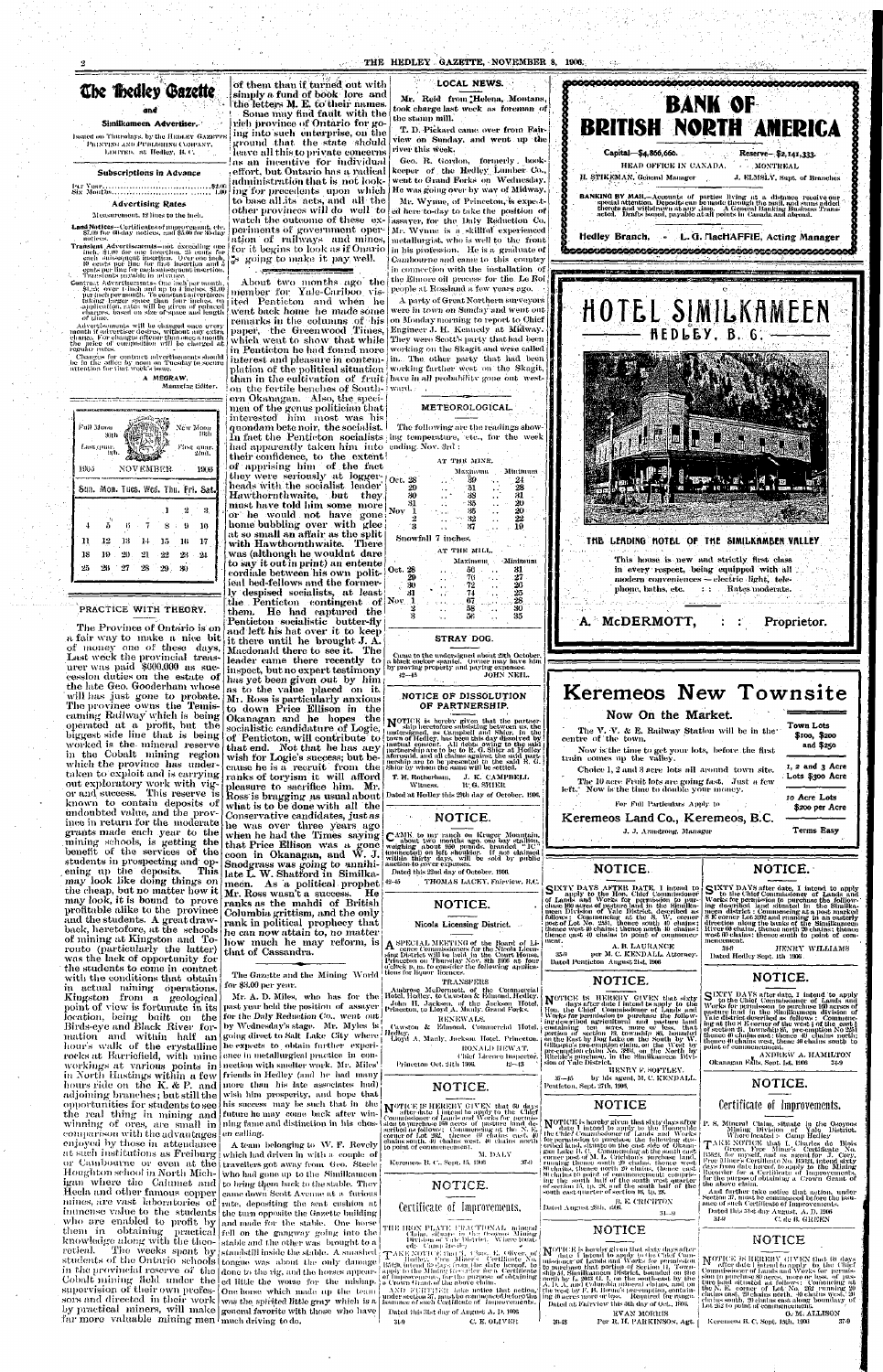#### THE HEDLEY GAZETTE. NOVEMBER 8. 1906. J. Gillan of the Similkameen Bot-Town and District. tling Works was in Keremeos last **REVELY'S** week. The Keremeos Orangemen celebrated Quality Carl Hairsine went over to Fairview STABLE the anniversary of the gunpowder ploton Saturday, and is likely to remain on Monday last. for a few weeks. Miss Machin left on Monday morn-Headquarters for all Stage Lines Gus. McDermott, who spent the Clothing ing for her home at Comox, where she Express Office in Connection summer at Calgary, returned to has secured a situation, Hedley on Thursday last. The Phoenix Pioneer gives it as a settled fact that Judge W. H. B. Cle-A. Mr. L. C. Wynne, of Claudet & Your wants for Livery or Team<br>Work will be attended to<br>by calling Phone 12 Wynne, Princeton, was in town last ment has been elevated to the Supreme When purchasing a suit of week. returning to Princeton by Sat. Court. clothes, the most important point to be considered is the.<br>"quality" and the material The editor must get him a new gun. [urday morning's stage.] W. F. REVELY, Proprietor **CONSTRUCTION** used and the care taken in Not necessarily for sanctum use, but Some hallowe'en pranks were in its manufacture. to get a place nearer the other end of revidence on the first. Signs were dis-We have in stock a comthe list in the shoots of the Hedley tributed around rather promiscuously. plete line of Rifle Association. to suit the owners. Charlie Brown formerly in charge Campbell's F. H. Erench, manager for Shatof the vanners in the Daly Reduction CLAUDET & WYNNE fords Limited drove over to Fairview Company's mill returned on Saturday Clothing on Saturday on business connected evening to resume his old situation. **ASSAYERS** with the Company's store there. Mrs Brown remained with friends in This brand is acknowledged Vancouver, but it is hoped that she A lengthy communication from F. by all dealers to be the best on the market, and in offering it to the may soon return to Hedley. **METALLURGISTS and** Bailey on the flume question is to public we have every confidence in its reliability. Made in all the MINING ENGINEERS hand.' On account of its length and Last week there was a change in the latest styles and of first-class material. See our stock of ready-mades the lateness of receipt, it was imposbusiness of Campbell & Shier, clothiers -or let us show you samples, and have your suit made to measure. sible to get it in. the members of the firm having dis-MINES AND MILLS EXAMINED. solved partnership. Mr. Campbell re-SAMPLED AND REPORTED ON. B. S. Kennedy, of the Similkameen tired from the business which will Star, came down on Thursday last to Samples by mall receive prompt henceforth be carried on by Mr. Shier **SHATFORDS, LIMITED** meet his wife and children, who came attention. Correspondence solicited. through from Vernon. They took the alone. Mr. Shier has had long experi-PRINCETON and ROSSLAND ence as a salesman in the line of gents' Princeton stage on Saturday morning. furnishing and is now well acquainted H. H. CLAUDET, Assoc. Inst. M.M., Member Am. Inst. M.E. ROSSLAND. Vancouver papers contain notice of with the people of the district, is in a the matriage in that city, of Mr. L. C. WYNNE, Assoc. Inst. M. M.,<br>Late Assayer LeRoi. PRINCETON. position to judge of their wants and to C. A. C. Stewart and Mrs. Mathias, select his stock accordingly. formerly of the Hotel Penticton. Manhar Namhain Nann Min J. Fraser Campbell came down on They intend to make their home in M6D0ugall & Go's Saturday last with his pack-train. Penticton. The Gazette extends con-Mr. Campbell has had a busy season | nannen assessere assessere an annen of it this year. In the spring he start-Messis. William M. McKay, F. L ed out with Mr. Camsell of the Geo-Gwillim of Dawson, W. E. Burritt of logical Survey and transported his **LIVERY, FEED & SALE STABLES** Hedley, and Mr. T. M. McKay of outfit from one point to another during Dawson, form a party to leave for the summer until Mr. Camsell left for a few days at Harrison Hot Springs. the east. Since then Mr. Campbell **Fairview and Penticton** All were together in Dawson in the has done considerable packing for the sourdough days.—Province. » Great Northern surveyors on the  $\triangle$ ALSO $-$ Skagit, and recently took an outfit J. J. Marks was a happy man last across the mountain for Messrs. Wat-PENTICTON Thursday. and bore his blushing Proprietors-FAIRVIEW AND erman and Smith from Okanagan honors when congratulated on all Falls to Bear Creek on the Tulameen. hands. It is a boy, and a twelve-STAGE LINE. pounder at that. Mr. Marks is going The rumor which was going about to rear him carefully, and dedicate the street on Saturday to the effect him to the mining profession in which that the track-layer had gone back to Good Horses and Rigs and Careful Drivers. Midway, does not appear to have been he is yet to figure either as a mining well founded. There was a steam capitalist or a jam up consulting shovel that had been freighted in with Great Northern great difficulty last winter for use on Last week Messrs. Boeing and Brass Teams furnished to do freighting, transferring and the contract of Winters, Parsons & Hotel made a start on the new lock-up, and Boomer on the Okanagan slope. This have had a gang of carpenters at general teaming, and good saddle A new house containing more bed shovel on completion of the grade was work. The floor being of 2x6 plank room accommodation than any left there, and several days ago, when laid on edge, and the walls 2x6 fiat other hotel in town. Table and horses always on hand. the track reached that point, it was bar first class. Rates moderate. on and spiked together, required considerable time and made the progress



gratulations.

engineer.

Some parties who claim to have good reason for their belief, do not accept the payment of money for right of way on the Tulameen between Princeton and Otter Flat as conclusive evidence that the Coquinalla route is to be taken by the Gt. Northern in building from here to the coast. They are prepared to admit that the Tulameen will be used as far as Otter Flat and Bear Creek. The reason they assign is, an easier grade by the more southerly route and that all the parties have not yet been called in.

On Monday, word was received from. Princeton that a couple of horses had been stolen off Allison's range, near Princeton, on Sunday evening. One was a heavy bay mare with white stripe down the face and branded "G" on the shoulder. The other was a black horse branded "a" on the left shoulder. It was thought that the horses would be taken out in this direction so as to cross the line into Washington State, and a sharp lookout was kept at Hedley, while constables at Keremeos and Penticton were also warned to be on the watch.

The cause of the big flood in the river a couple of weeks ago is accounted for by J. Fraser Campbell on the weather conditions which prevailed for several weeks prior thereto. Mr. Campbell said that there had been considerable snow in the mountains and much rain. For about three weeks up in the hills Mr. Campbell was sleeping in wet blankets every night, but the suddenness of the flood was caused by a sudden rise in temperature and torrents of warm min accompanying it. All the bridges on the Skagit were washed out in consequence. The south branch of the Similkameen does not pierce far enough into the area where the flood originated and consequently was not much affected by it, but some of the tributaries of the Tulancen (apped the region of storm, and to that we owe the share of it which canne this way. The Skagit, however, got the full benefit of all that was going, and much havoe was wrought.